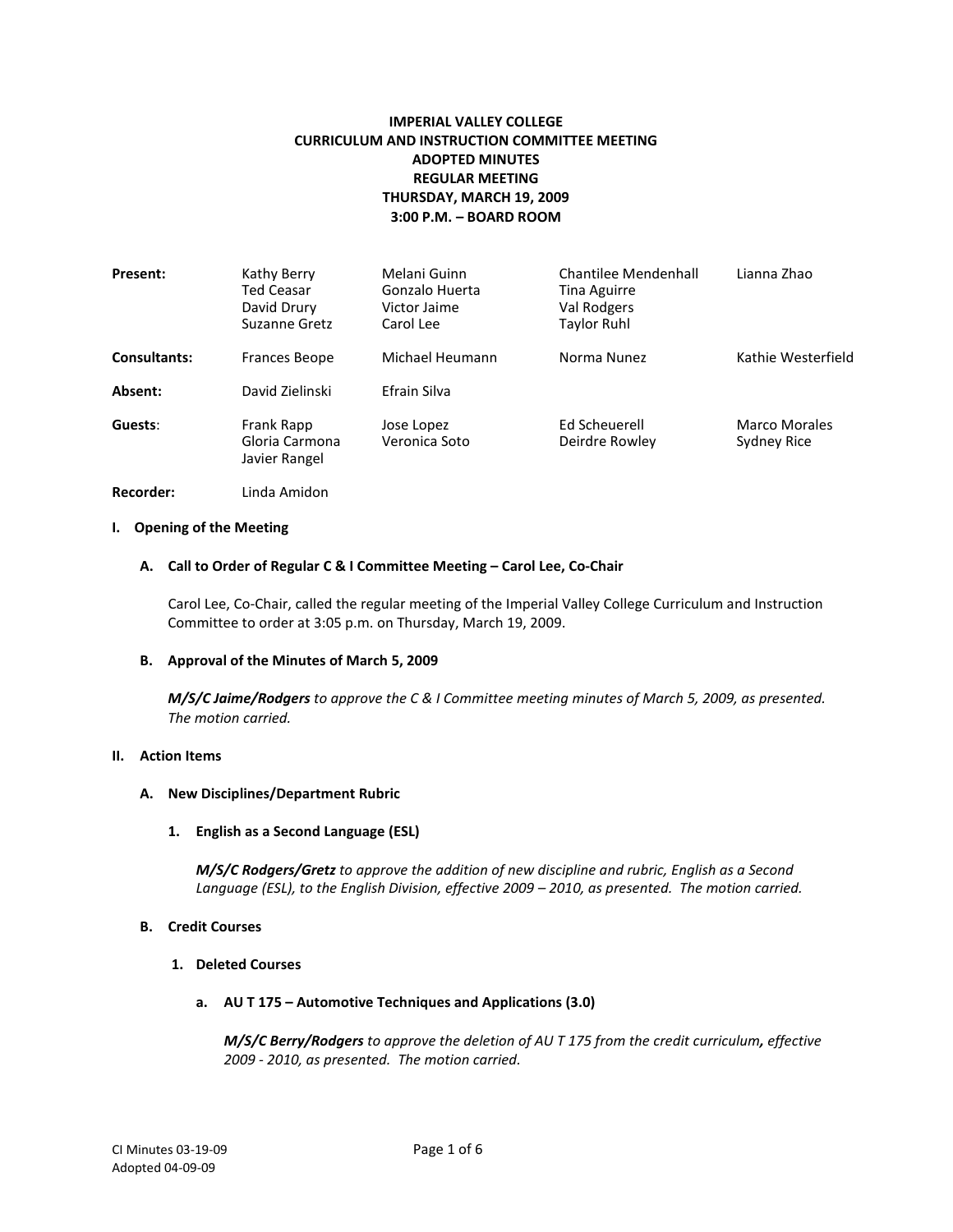**b. CIS 208 – Programming in Java (3.0)**

*M/S/C Rodgers/Drury to approve the deletion of CIS 208 from the credit curriculum, effective 2009 - 2010, as presented. The motion carried.*

- **c. ENGL 062 – Beginning Oral English for ESL (3.0)**
- **d. ENGL 063 – Low Intermediate Oral English for ESL (3.0)**
- **e. ENGL 064 – Intermediate Oral English for ESL (3.0)**
- **f. ENGL 065 – High Intermediate Oral English for ESL (3.0)**
- **g. ENGL 066 – Advanced Public Speaking for Bilinguals (3.0)**
- **h. ENGL 072 – Beginning Reading and Vocabulary for ESL I (3.0)**
- **i. ENGL 073 – Beginning Reading and Vocabulary for ESL II (3.0)**
- **j. ENGL 074 – Vocabulary and Phrasal Verbs I (3.0)**
- **k. ENGL 075 – Vocabulary and Phrasal Verbs II (3.0)**
- **l. ENGL 076 – Vocabulary and Idiom for Advanced ESL (3.0)**
- **m. ENGL 095 – The Writing Process for Advanced ESL (3.0)**

*M/S/C Drury/Jaime to approve the deletion of ENGL 062, 063, 064, 065, 066, 072 and 073 (items c through m – 11 courses) from the credit curriculum, effective 2009 - 2010, as presented. The motion carried.*

Kathy recognized the ELS Department for the time and effort put into the ESL curriculum.

- **n. WELD 075 – Basic Shop Skills (3.0)**
- **o. WELD 081 – Flux Core Arc Welding Techniques (1.0)**
- **p. WELD 240 – Pipe and Structural Welding (5.0)**
- **q. WELD 250 – Welder Qualification and Blue Print Reading (3.0)**

*M/S/C Rodgers/Guinn to approve the deletion of WELD 075, 081, 240 and 250, from the credit curriculum, effective 2009 - 2010, as presented. The motion carried.*

- **2. Revised Courses**
	- **a. ART 112 – Design (3.0)**

*M/S/C Guinn/Rodgers to approve the revision of the class enrollment, content and textbooks, for ART 112, effective 2009 – 2010, as presented. The motion carried.*

Kathy pointed out the importance of maintaining a standard class limit. She explained that when a change to the class limit is needed to accommodate the size of a classroom, the change should be made at the time the schedule is developed; the course itself should not be changed. Suzanne Gretz noted the contract implications to changes in the class limit. It was suggested that this issue be studied and presented to the committee for review and consideration.

- **b. ART 120 – Beginning Drawing (3.0)**
- **c. ART 160 – Graphic Design (3.0)**

*M/S/C Guinn/Jaime to approve the revision of the class enrollment, description, scope and content, and textbooks, for ART 120 and ART 160, effective 2009 - 2010, as presented. The motion carried.*

- **d. BUS 132 – Business Management (3.0)**
- **e. BUS 144 – Principles of Marketing (3.0)**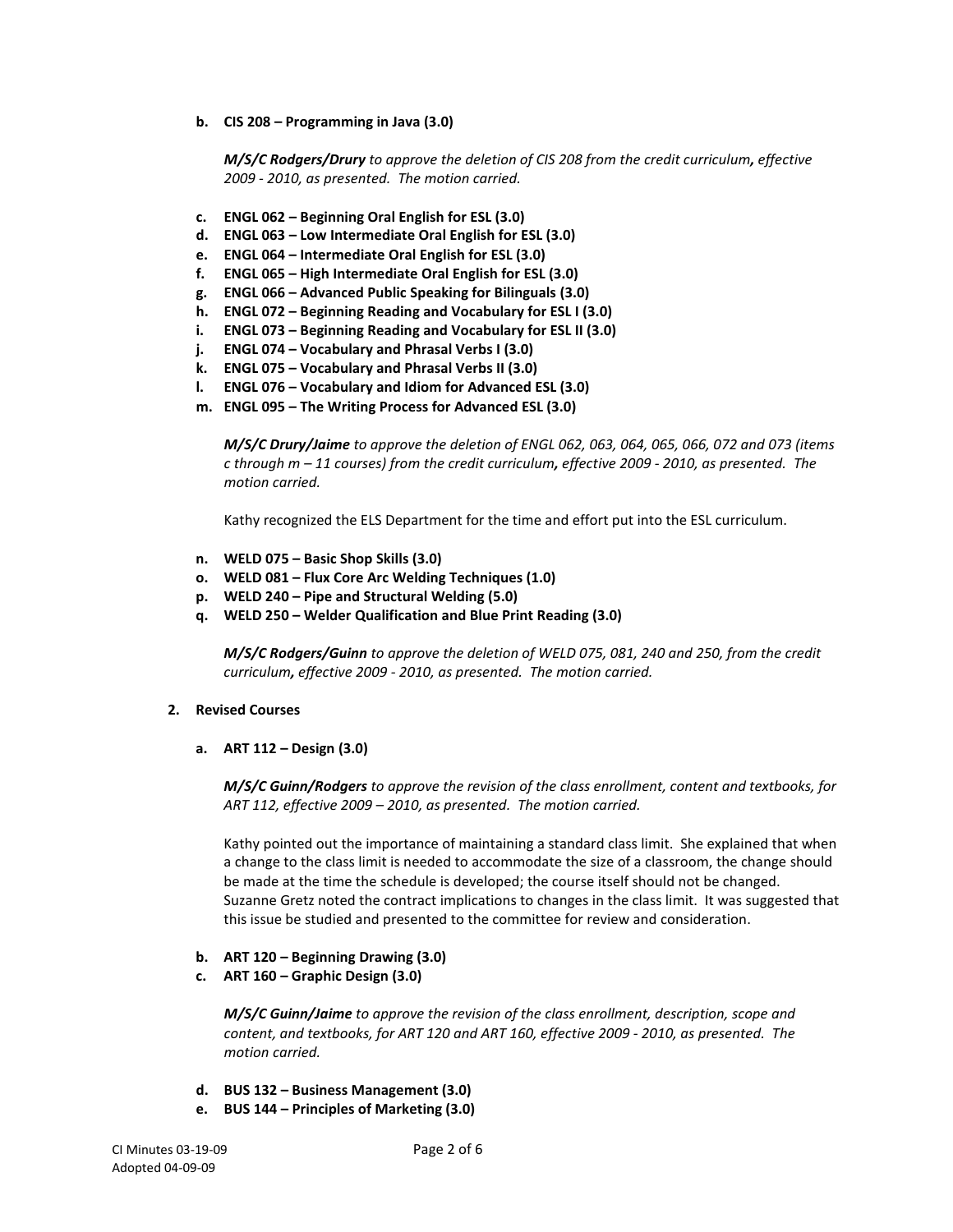**f. BUS 260 – Business Communications (3.0)**

*M/S/C Rodgers/Guinn to approve the revision of the scope and content for BUS 132 and 144, and textbook upgrades for BUS 260, effective 2009 - 2010, as presented. The motion carried.*

- **g. ECON 101 – Intro to Micro Economics (3.0)**
- **h. ECON 102 – Intro to Macro Economics (3.0)**

*M/S/C Rodgers/Drury to approve the addition of MATH 090 as a prerequisite and the revisions to the grading and textbook upgrades, for ECON 101 and ECON 102, effective 2009 – 2010, as presented. The motion carried.*

- **i. ESL 001 – Grammar and Composition for ESL 1 (5.0) (Formerly ENGL 091)**
- **j. ESL 002 – Grammar and Composition for ESL 2 (5.0) (Formerly ENGL 092)**
- **k. ESL 003 – Grammar and Composition for ESL 3 (5.0) (Formerly ENGL 093)**
- **l. ESL 004 – Grammar and Composition for ESL 4 (5.0) (Formerly ENGL 094)**
- **m. ESL 010 – ESL Language Laboratory (1.0) (Formerly ENGL 050)**
- **n. ESL 023 – ESL Reading 1 (3.5) (Formerly ENGL 084)**
- **o. ESL 024 – ESL Reading 2 (3.5) (Formerly ENGL 085)**

*M/S/C Drury/Guinn to approve the revisions to the title, recommended companion course, description, scope and content, and textbook upgrades for ESL 001, 002, 003, 004, 010, 023, and 024 (items i through o – 7 courses), effective 2009 – 2010, as presented. The motion carried.*

It was noted that all former ENGL classes listed would be equivalent to the corresponding ESL courses.

**p. SPAN/HUM 262 – Introduction to Chicano/a Studies (3.0)**

*M/S/C Guinn/Drury to approve the revisions to the course title, description, scope and content, and textbook upgrades for SPAN/HUM 262, effective 2009 – 2010, as presented. The motion carried.* 

- **q. WELD 100 – Welding Technology (5.0) (Formerly WELD 130)**
- **r. WELD 101 – Gas Tungsten Arc Welding on Plate (3.0) (Formerly WELD 160)**
- **s. WELD 102 – Arc Welding on Plate (5.0) (Formerly WELD 220)**

*M/S/C Drury/Rodgers to approve the revisions to the course number, title, description, scope and content, and textbook upgrades for WELD 100, 101 and 102 to comply with American Welding Society accreditation standards, effective 2009 - 2010, as corrected (all courses are CSU transferable). The motion carried.*

Carol Lee informed the committee that SDSU – IV Campus is working on a Bachelor's of Vocational Education major, thus the recommendation that the courses are established as CSU transferable.

In response to inquiry, Marco Morales, Welding Instructor, provided a brief explanation of the differences between gas tungsten arc welding and arc welding.

## **3. New Courses**

- **a. ESL 005 – Grammar and Composition for ESL 5 (5.0)**
- **b. ESL 011 – Speaking and Listening for ESL 1 (5.0)**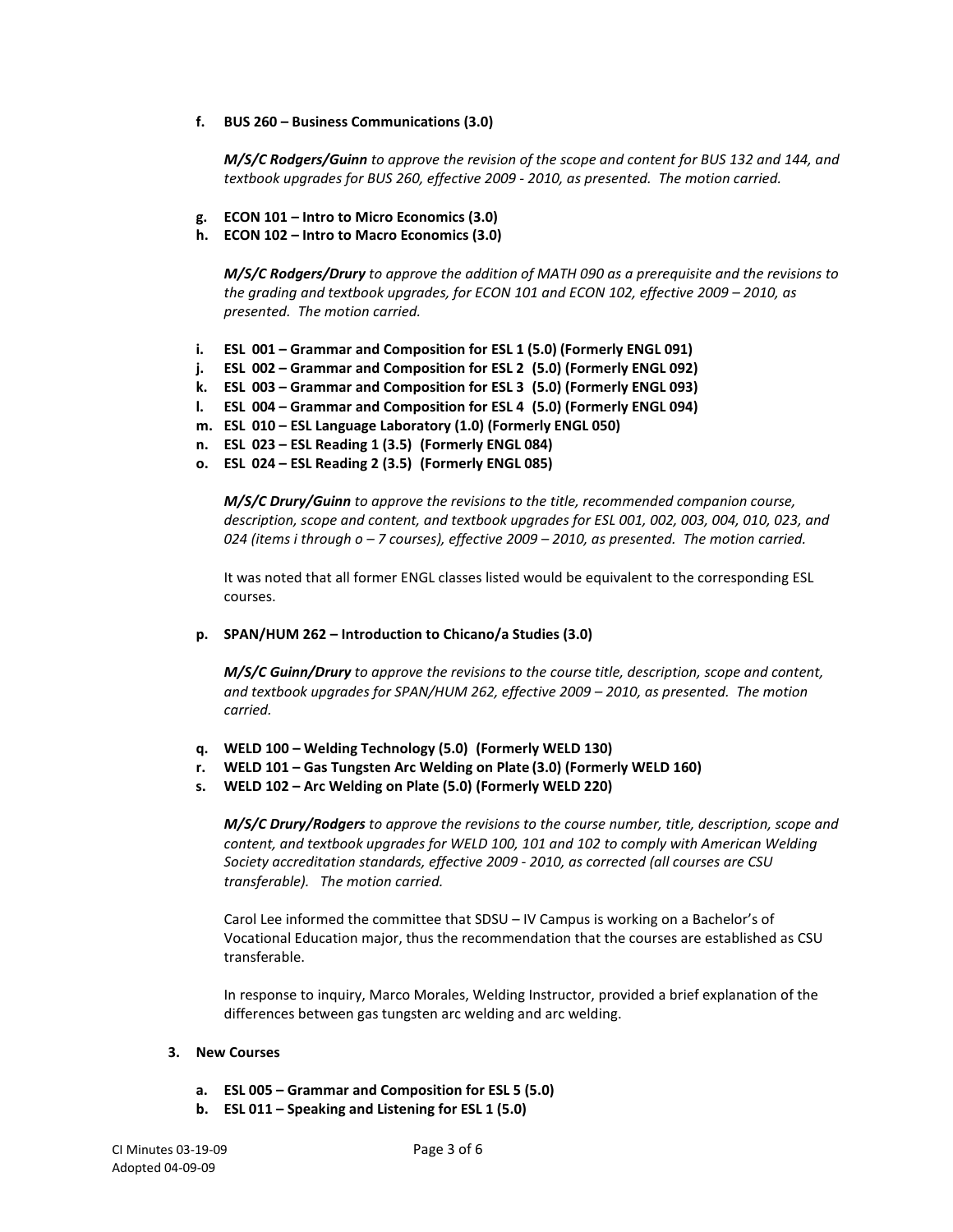- **c. ESL 012 – Speaking and Listening for ESL 2 (5.0)**
- **d. ESL 013 – Speaking and Listening for ESL 3 (5.0)**
- **e. ESL 014 – Speaking and Listening for ESL 4 (5.0)**
- **f. ESL 015 – Speaking and Listening for ESL 5 (5.0)**
- **g. ESL 025 – ESL Reading 3 (3.0)**
- **h. ESL 029 – News and Current Events for ESL (1.0)**
- **i. ESL 031 – Verb Review 1 (1.0)**
- **j. ESL 032 – Verb Review 2 (1.0)**
- **k. ESL 033 – Verb Review 3 (1.0)**
- **l. ESL 034 – Verb Review 4 (1.0)**
- **m. ESL 035 – Verb Review 5 (1.0)**
- **n. ESL 036 – Verb Review 6 (1.0)**
- **o. ESL 037 – Verb Review 7 (1.0)**
- **p. ESL 038 – Verb Review 8 (1.0)**
- **q. ESL 041 – Conversation 1 (1.0)**
- **r. ESL 042 – Conversation 2 (1.0)**
- **s. ESL 043 – Conversation 3 (1.0)**
- **t. ESL 044 – Conversation 4 (1.0)**
- **u. ESL 045 – Conversation 5 (1.0)**
- **v. ESL 051 – Pronunciation 1 (1.0)**
- **w. ESL 052 – Pronunciation 2(1.0)**
- **x. ESL 053 – Pronunciation 3 (1.0)**
- **y. ESL 054 – Pronunciation 4 (1.0)**
- **z. ESL 055 – Pronunciation 5 (1.0)**
- **aa. ESL 060 – Vocabulary 1 (1.0)**
- **bb. ESL 061 – Vocabulary 2 (1.0)**
- **cc. ESL 062 – Vocabulary 3 (1.0)**
- **dd. ESL 063 – Vocabulary 4 (1.0)**
- **ee. ESL 064 – Vocabulary 5 (1.0)**
- **ff. ESL 065 – Vocabulary 6 (1.0)**
- **gg. ESL 066 – Vocabulary 7 (1.0)**
- **hh. ESL 067 – Vocabulary 8 (1.0)**
- **ii. ESL 068 – Vocabulary 9 (1.0)**
- **jj. ESL 069 – Vocabulary 10 (1.0)**

*M/S/C Drury/Guinn to approve the addition of ESL 005, 011, 012, 013, 014, 015, 025, 029, 031, 032, 033, 034, 035, 036, 037, 038, 041, 042, 043, 044, 045, 051, 052, 053, 054, 055, 060, 061, 062, 063, 064, 065, 066, 067, 068, and 069 (items a through jj – 36 courses) as new courses to the credit curriculum, effective 2009-10, with corrections. The motion carried.*

In response to inquiry, Ed Scheuerell, ESL Coordinator, explained that establishing individual oneunit courses, without prerequisites, as opposed to combined courses, allowed for better control over offering what students needed. He further explained that he and Frances Beope had discussed at length the possibility that students would have difficulty following the course sequencing reflected on the matrix. They determined that counselors and instructors would advise students, and a user-friendly course matrix driven by faculty would be developed for use by counseling.

### **kk. PD 120 – College Success Skills (3.0)**

*M/S/C Jaime/Aguirre to approve the addition of PD 120 to the credit curriculum, effective 2009 – 2010, as presented. The motion carried.*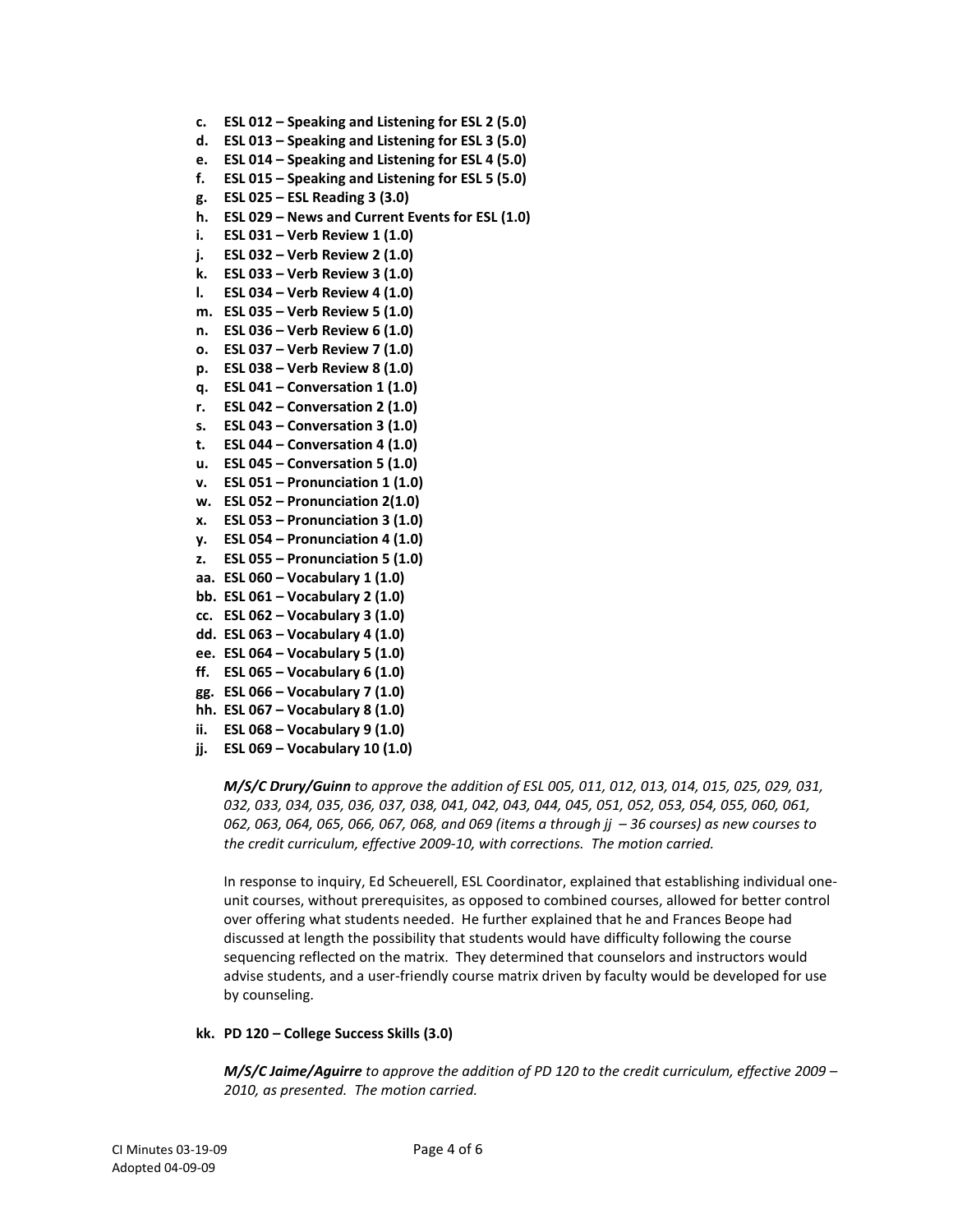Carol Lee noted that although the PD 120 course outline is correct, there are discrepancies with the Form 1 included in the packet of materials. These included the cross-referencing (PD 120 is not cross-referenced with any other courses) and missing information. She presented a corrected original Form 1 as a replacement.

Val Rodgers questioned the stand-alone status of PD 120; she stated she understood stand-alone courses were disallowed by the state. An explanation regarding the revised stand-alone course provisions of Title 5 was provided to the committee: A community college could have stand alone courses as long as the courses are approved by the board and all curriculum faculty staff undergoes annual training.

# **ll. WELD 103 – Arc Welding on Pipe (3.0) mm. WELD 104 – Gas Tungsten Arc Welding on Pipe (3.0) nn. WELD 105 – Flux Core Arc Welding Techniques (3.0)**

*M/S/C Drury/Aguirre to approve the addition of WELD 103, 104 and 105 to the credit curriculum as major and certificate requirements to comply with American Welding Society accreditation standards, effective 2009 – 2010, with corrections (all courses are CSU transferable). The motion carried.*

Carol Lee noted that the recommendation in the preceding discussion regarding the CSU transferability of WELD 100, 101 and 102 (items II. B. 2.  $q - s$ ) is also applicable to WELD 103, 104 and 105.

# **C. Majors and Certificates**

# **1. Revised Majors and Certificates**

## **a. CIS Major and Certificate**

*M/S/C Rodgers/Drury to approve the revisions to the CIS major and certificate, effective 2009 – 2010, as presented. The motion carried.*

# **b. Social Science Major**

*M/S/C Gretz/Guinn to approve the revisions to the Social Science major, effective 2009 – 2010, as presented. The motion carried.*

# **b. Welding Technology Major and Certificate**

*M/S/C Drury/Mendenhall to approve the revisions to the Welding Technology major and certificate, effective 2009 - 2010, as presented. The motion carried.*

## **D. General Catalog (Textual, Major and Certificate Items)**

## **1. Grading System Statement (2008 – 2009 General Catalog, p. 24)**

*M/S/C Jaime/Rodgers to approve the revisions to the Grading System statement to include the deletion of the "Credit/No Credit" statements and the addition of the "Pass/No Pass" statements as per the Education Code, effective 2009 – 2010, as presented. The motion carried.*